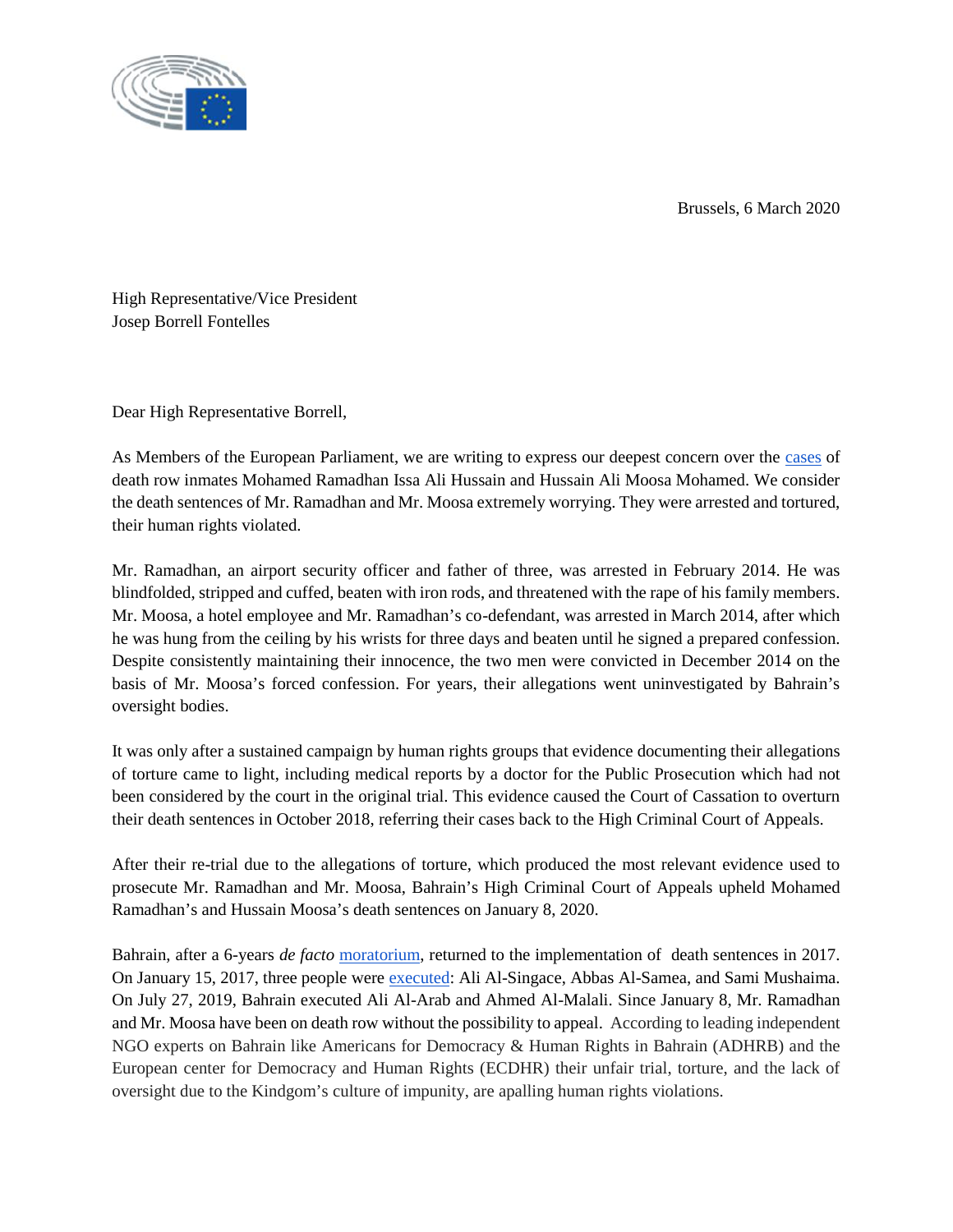

Since their arrest in 2014, the European Parliament, the Special Rapporteur on extrajudicial, summary or arbitrary executions, the Special Rapporteur on the promotion and protection of human rights and fundamental freedoms while countering terrorism, the Special Rapporteur on torture and other cruel, inhuman or degrading treatment or punishment, the Working Group on arbitrary detention, the Special Rapporteur on the rights to freedoms of peaceful assembly and of association, the Special Rapporteur on the independence of judges and lawyers, and international and local human rights organisations have denounced serious violations of their right to a fair trial.

Last month, due to the verdict being postponed to December 25, we sent a letter to the Minister of Justice, Islamic Affairs and Endowment in Bahrain, requesting a delay in the date, a moratorium on executions, and a fair trial that adheres to the Manual on Effective Investigation and Documentation of Torture and Other Cruel, Inhuman or Degrading Treatment or Punishment (Istanbul Protocol).

We, therefore, urge you to:

- Stand firm in our opposition to the usage of the death penalty, especially in the case of Mr. Ramadhan and Mr. Moosa who were subjected to unfair trial and torture;
- Remind the Kingdom of Bahrain of its obligations under international law and the treaties it has signed, especially in regards to the implementation of the Convention against Torture and Other Cruel, Inhuman or Degrading Treatment or Punishment (CAT) and the International Covenant on Civil and Political Rights (ICCPR);
- Remain vigilant in regards to developments in the country and in the Gulf region in general, and to use all means of influence at its disposal;
- Insist on the establishment of a formal human rights dialogue with Bahraini authorities, in accordance with the EU Guidelines on Human Rights Dialogues;
- Call for a systematic raising of awareness of human rights violations in Bahrain, and to consider the introduction of targeted measures against those responsible for grave human rights violations.
- Apply public and private pressure on the Bahraini authorities to hold officers from the Ministry of Interior who committed the heinous crimes of torture responsible for their actions by removing them from their posts and prosecuting their cases;
- Publically call for the release of all political prisoners and start a comprehensive dialogue with the political opposition led by the leader of the political opposition in Bahrain Mr. Hassan Mushaima and the King directly, which would establish trust-building measures and lay the ground for an end to security force violence and constant protests and set the foundation for future economic sustainability.

As Members of the European Parliament, we remain committed to the protection, promotion, and fulfilment of all human rights in Bahrain.

Sincerely,

Brando Benifei MEP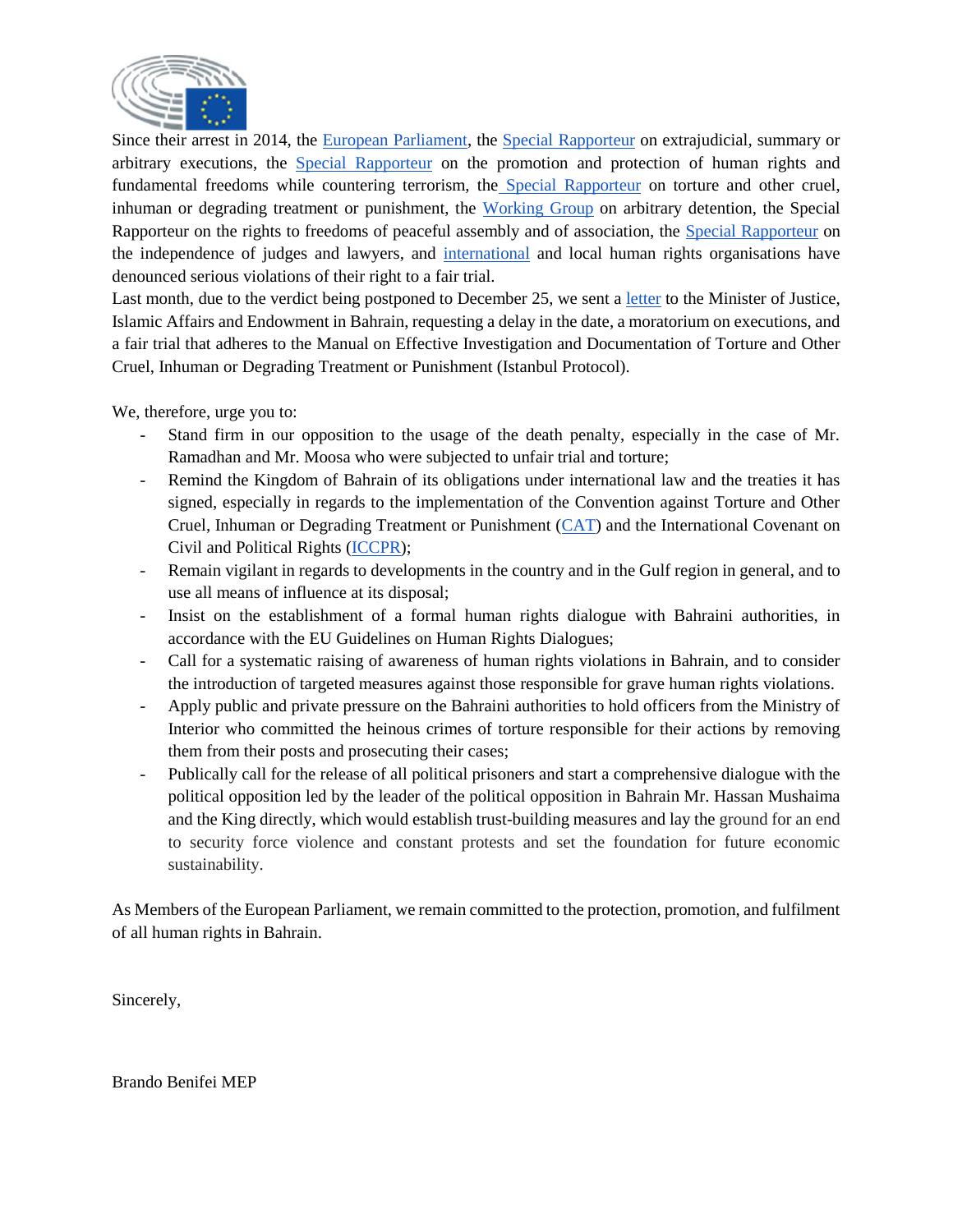

Alex Agius Saliba MEP Attila Ara-Kovács MEP Milan Brglez MEP Andrea Cozzolino MEP Miriam Dalli MEP Raphaël Glucksmann MEP Dietmar Köster MEP Hannes Heide MEP Javi López MEP Tonino Picula MEP Inma Rodríguez-Piñero MEP Alfred Sant MEP Isabel Santos MEP Marc Tarabella MEP Margrete Auken MEP Benoît Biteau MEP Reinhard Hans Bütikofer MEP Damien Carême MEP Ciaran Cuffe MEP Katrin Langensiepen MEP Erik Marquardt MEP Grace O'Sullivan MEP Petra de Sutter MEP Kira Peter-Hansen MEP Ernest Urtasun MEP Tiziana Beghin MEP Fabio Massimo Castaldo MEP Laura Ferrara MEP Dorien Rookmaker MEP Piernicola Pedicini MEP Clara Ponsatí Obiols MEP Andrius Kubilius MEP Miriam Lexmann MEP